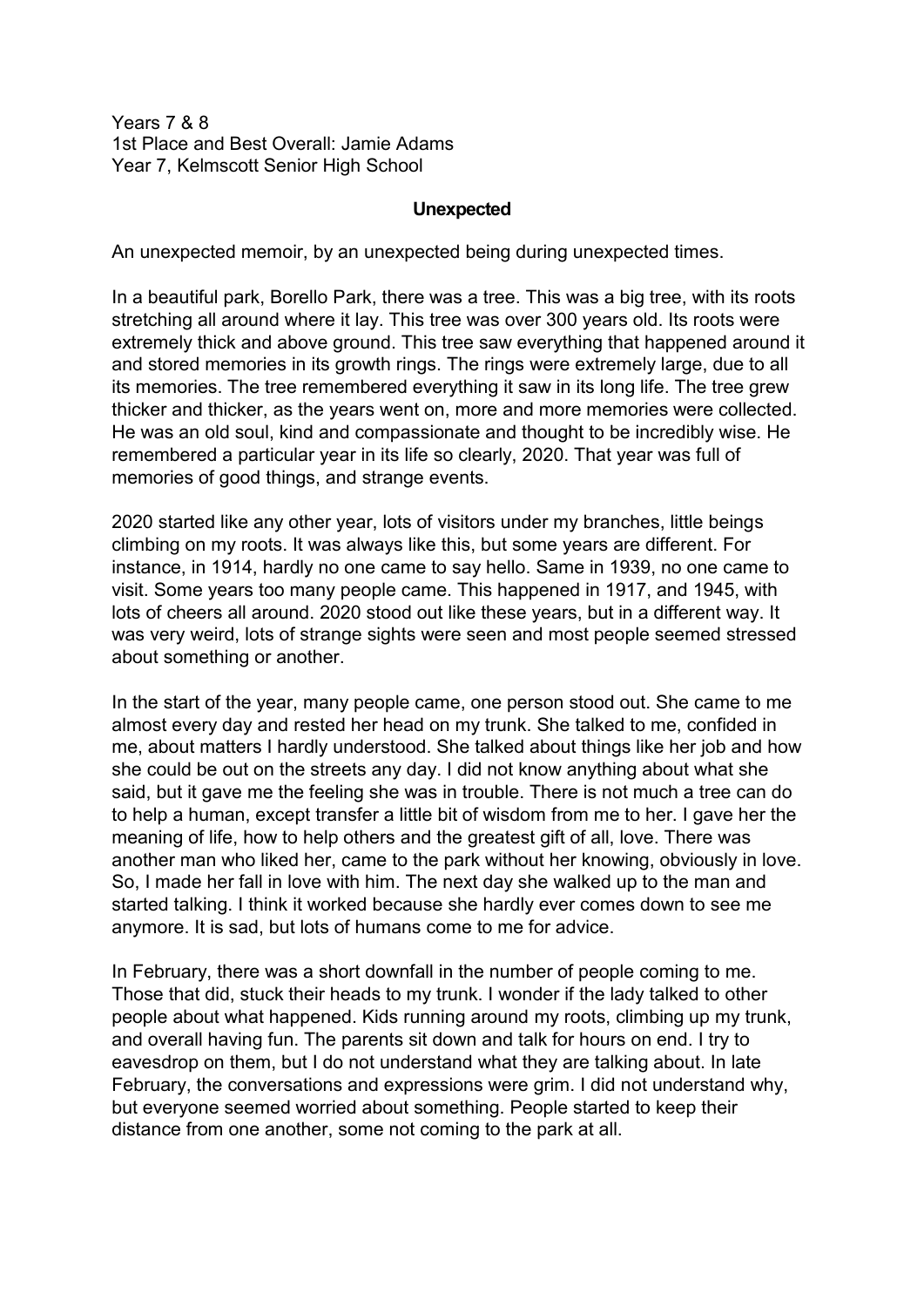When March came, the few people that used to come every day to see me, suddenly stopped. I also frequently heard the word 'virus', and I had no clue what it meant. Whatever a virus was, it was not good. The whole of March was quiet without people visiting me, however there was some strange sights. The lady who lives across the road from me was doing some strange things. First, she was screaming at her son triumphantly 'We got toilet paper'! I do not know what toilet paper is, but she has not ever done this before. She also sat in her garage counting out small, white rolls, as if they were gold. She frequently left her house to go somewhere. She left seeming happy and came back in a bad mood nearly every day. I assume she was looking for 'toilet paper'. That lady also used to have lots of humans at her house. There was lots of loud music going late into the night and less people leaving the house the next morning, which was weird. Anyway, all of that has stopped now and I think it is because of that 'virus' thingy.

When April started, I thought an apocalypse had hit my park. No one drove past. The houses always had bright lights on inside, though that normally only happened at night. Maybe humans are now at their dwellings constantly because of the 'virus'. I wondered what the 'virus' would do to me now that humans are scared. Normally humans are quite brave when it comes to life, but now they are really scared. I am starting to become increasingly worried about the 'virus'. I think I will have to do without company these next few months. It is exactly like 1918, only a bit more organised.

In May, some people were brave enough to venture out into the world. Some loyal beings came to visit me and played on my roots of wisdom. They pressed their foreheads to my trunks and in return I gave them wisdom. The lady across the street stopped overreacting over 'toilet paper'. Things looked like they were returning to almost normal, except that less people were out and about. I also swear people looked a little bigger than before this mess, maybe it is just my imagination. The being who I gave lots of wisdom to, the lover, finally visited me. The male figure had a bronze, circular thing surrounding his finger, which was odd. They were holding hands, and frequently walk to come see me. They both put their forehead to my trunk, and in return, I gave them relationship wisdom. Hopefully, that should keep them together.

At the end of May, it seemed as if everything was back to normal. Kids would run around for hours on end, their parents bathing in the sunlight. I was getting the symptoms of runny bark and suddenly remembered that winter was coming. Winter brings cold, strong winds and most importantly less visitors. Winter is freezing and no one likes it. Some brave people were strolling around in the early hours of morning and came back late in the afternoon. I am not sure what they do all day, it must be interesting though.

When June started, there was an unusual amount of sunlight for winter. I cannot complain though, more visitors came every day and sit for hours in my roots. Some kids came down and wrote on paper and asked me for ideas. So, I gave them some wisdom and they seemed satisfied. I wanted the sunny days to go on forever, but I know they will soon go. I try to spend my time wisely, but it seems there is just not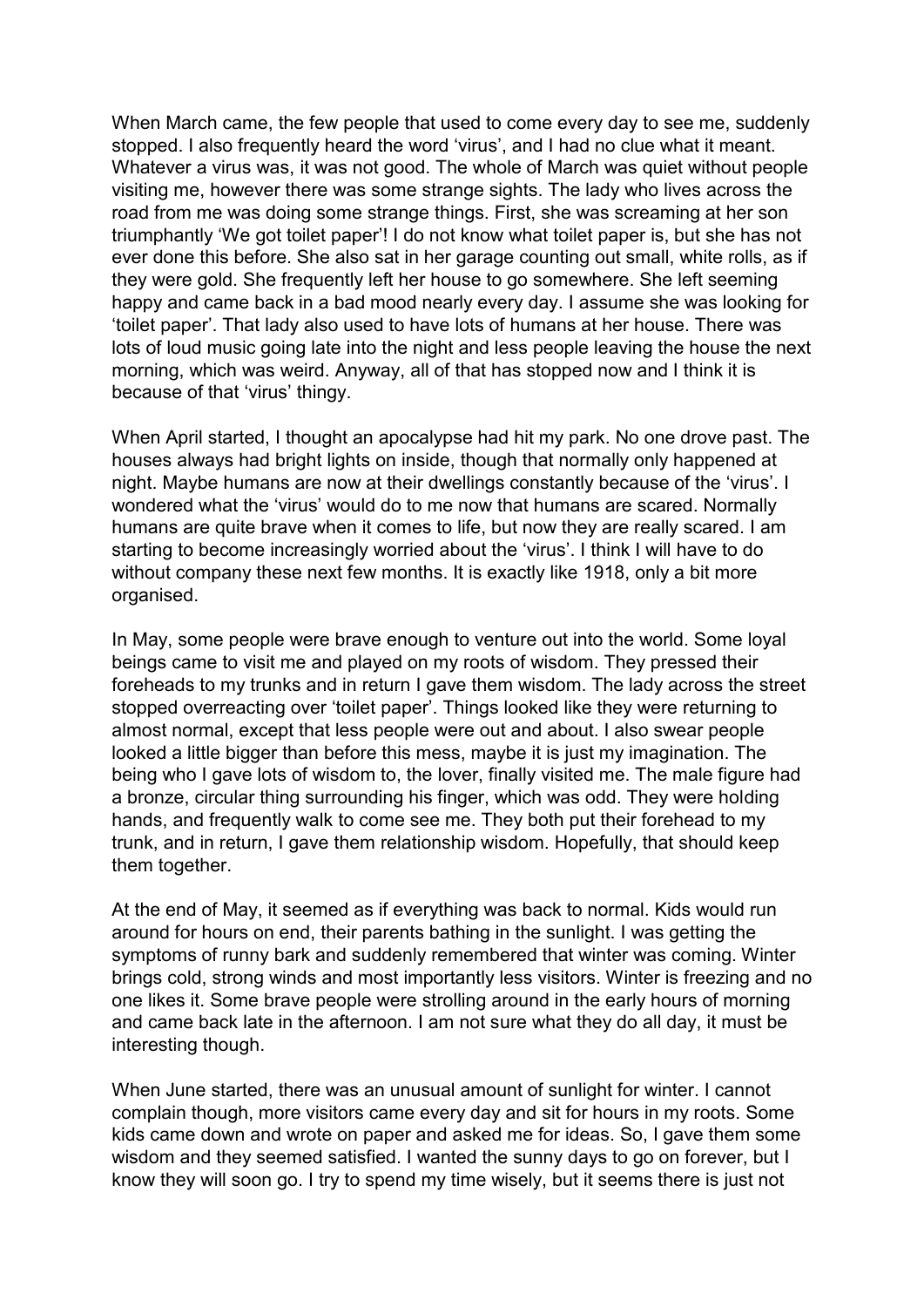enough time. People do not use their time as wisely as they should. They should not loiter around but instead they should do something productive.

By the end of June, the warm weather was gone. Each morning the cold got to me. The sun hardly shone, and true winter was starting. Thunderstorms were often, strong winds hit, many tree's branches had fallen. I was lucky, me being the largest tree in the park, that none of my branches had fallen. The stream was flowing rapidly, the strong waters echoing through the otherwise quiet park. My only comfort was that the warm spring was drawing closer every day, and that kept me going.

When July started, the people just decided to stay in their shelter. The rain was unbearable, I was not enjoying winter like the previous ones. I hardly did anything each day and was just waiting for spring. I guess I will just have to wait. Trees also have birthdays and mine is  $17<sup>th</sup>$  of July. My roots grow a little wiser on that special day, and I tend to transfer kindness and compassion, hope and positivity. Anyway, this birthday should be interesting.

On my birthday, one person came. It is the girl that I like very much. She seemed miserable and maybe came to me for comfort. I gave her hope and positivity, but she seemed to not change. She was different, I sensed it. I reached into her feelings and saw something dark. Heartbreak. I realised this was the one thing I could not help with. Her grief overwhelmed my powers and the only thing she could do is wait. Healing comes with time and that is also something I cannot change, nor speed up. I learned something very valuable. I must not mess with love, as love is natural for humans.

By the end of July, the positivity in the world seemed drained out. July had been a dark month, which had never happened before. July was my favourite month because it is my birthday, but if this happens every year, it will soon be hated. One of the trees in my park had fallen over onto a human settlement across from me. Many human transport vehicles had come to the rescue, although no one could help the poor tree. It looked old and weak in days prior to it falling. The world had lost a true soldier.

'One month to go' were the very words that circulated through my roots, branches and rings. It was a relief, but it came with a large price. Humans were working around the park, creating and building things as they have always done through the centuries. Whatever they were doing, it looked impressive. Humans were traveling around as normal and went out for the day often. Overall, this year has so far been very interesting. I feel like the world has learned a lesson, but I am not sure what. Maybe they have learnt to stay away from viruses. Maybe they have learned to appreciate loved ones more.

Five months later I feel this year has been extremely interesting. Not just because of weird human behaviour. The park has finished construction and now has new and colourful equipment for kids to play on. The girl now looks much better and I can transfer wisdom to her much more often. She looks at a piece of paper all day (I think other trees would be offended by this) and seems to enjoy it. I cannot see what is so